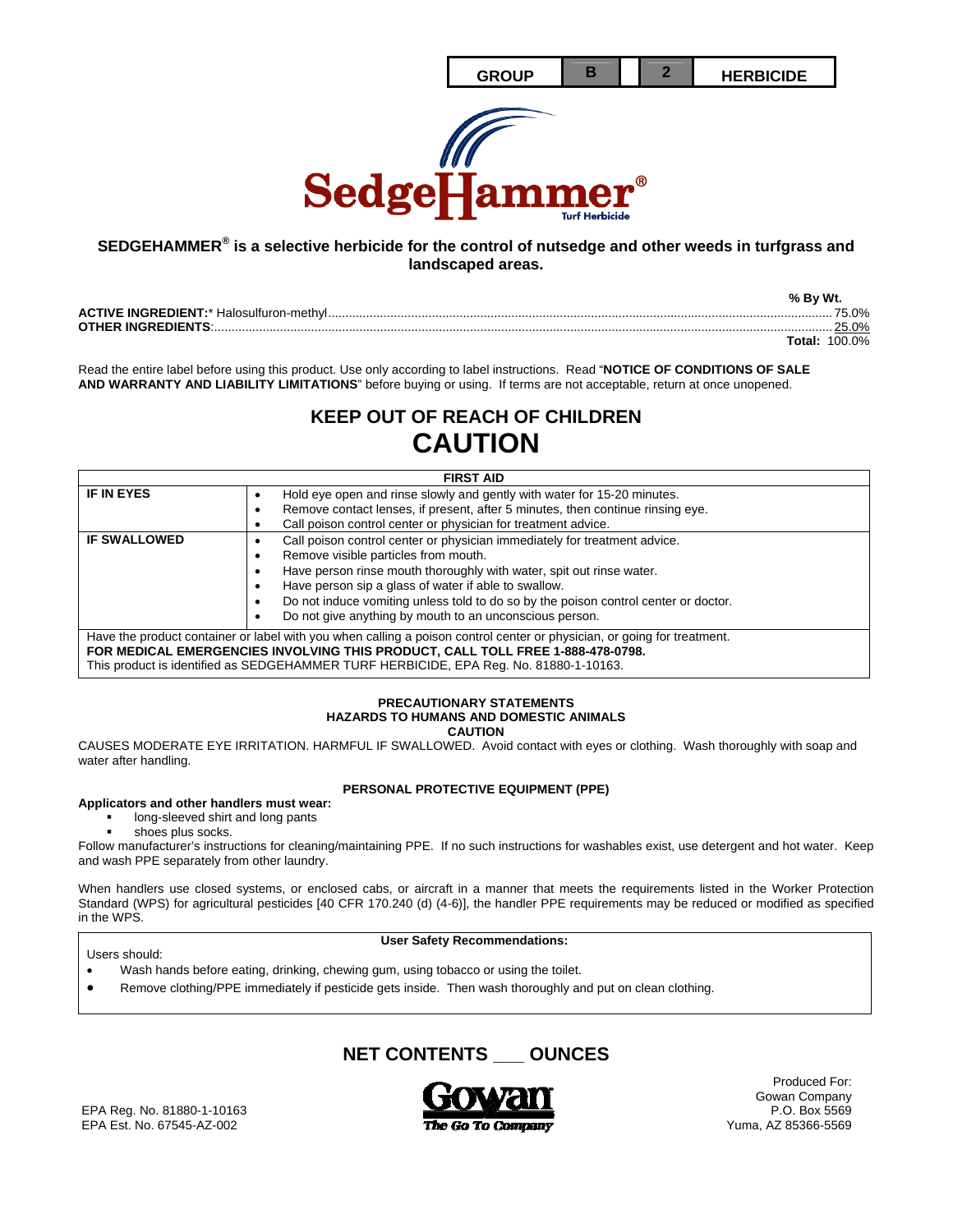#### **ENVIRONMENTAL HAZARDS**

Do not apply directly to water, to areas where surface water is present or to intertidal areas below the mean high water mark. Do not contaminate water when disposing of equipment washwaters or rinsate.

This chemical demonstrates the properties and characteristics associated with chemicals detected in ground water. The use of this chemical in areas where soils are permeable, particularly where the water table is shallow, may result in ground water contamination.

#### **DIRECTIONS FOR USE**

It is a violation of Federal law to use this product in any manner inconsistent with its labeling. This product must be used in accordance with the Directions For Use on this label or in separately published Gowan Supplemental Labeling.

Do not apply this product in a way that will contact workers or other persons, either directly or through drift. Only protected handlers may be in the area during application.

For any requirements specific to your State or Tribe, consult the agency responsible for pesticide regulation.

#### **AGRICULTURAL USE REQUIREMENTS**

Use this product only in accordance with its labeling and with the Worker Protection Standard, 40 CFR part 170. This Standard contains requirements for the protection of agricultural workers on farms forests, nurseries, and greenhouses, and handlers of agricultural pesticides. It contains requirements for training, decontamination, notification and emergency assistance. It also contains specific instructions and exceptions pertaining to the statements on this label about personal protective equipment (PPE) and restricted-entry interval. The requirements in this box only apply to uses of this product that are covered by the Worker Protection Standard.

Do not enter or allow worker entry into treated areas during the restricted entry interval (REI) of 12 hours.

- PPE required for early entry to treated areas that is permitted under the Worker Protection Standard and that involves contact with anything that has been treated, such as plants, soil or water, is:
- coveralls,
- shoes plus socks,
- chemical resistant gloves, such as nitrile rubber, neoprene rubber or polyethylene. For more options, follow instructions for category A (dry and water-based formulations) on an EPA chemical resistant category selection chart.

#### **NON-AGRICULTURAL USE REQUIREMENTS**

The requirements in this box apply to uses of this product that are NOT within the scope of the Worker Protection Standard for agricultural pesticides (40 CFR Part 170). The WPS applies when this product is used to produce agricultural plants on farms, forests, nurseries, or greenhouses.

Keep people off treated areas until spray solution has dried.

#### **GENERAL INFORMATION**

SEDGEHAMMER is a selective herbicide for post-emergence control of sedges such as purple and yellow nutsedge in established lawns, ornamental turfgrass, and landscaped areas. SEDGEHAMMER may be applied to commercial and residential turf and on other non-crop sites including: airports, cemeteries, fallow areas, golf courses, landscaped areas, public recreation areas, residential property, roadsides, school grounds, sod or turf seed farms, sports fields, landscaped areas with established woody ornamental, fairgrounds, race tracks, tennis courts, campgrounds and rights-of-way.

#### **TURFGRASSES**

When applied as directed under the conditions described, the following established turfgrasses are tolerant to this product:

#### **Cool-Season Grasses**

Bentgrass, creeping Fescue, fine Ryegrass, perennial  *Agrostis stolonifera Festuca arundinacea Lolium perenne* 

Bluegrass, Kentucky **Fescue**, tall

 *Poa pratensis Festuca arundinacea* 

#### **Warm-Season Grasses**

Bahiagrass **Seashore paspalum** Seashore paspalum Kikuyugrass

Bermudagrass St. Augustinegrass

Centipedegrass **Zoysiagrass**  *Eremochloa ophiuroides Zoysia japonica* 

 *Paspalum notatum Paspalum vaginatum Pennisetum clandestinum* 

 *Cynodon dactylon Stenotaphrum secundadatum* 

#### **ESTABLISHED WOODY ORNAMENTALS IN LANDSCAPED AREAS**

This product may be applied at specific rates as a post-directed spray around any established woody ornamental species in landscaped areas. For transplanted woody ornamentals, allow three months after transplanting before applying this product.

NOTE: Avoid contact of this product to leaves of desirable plants since foliar injury, discoloration or death may result.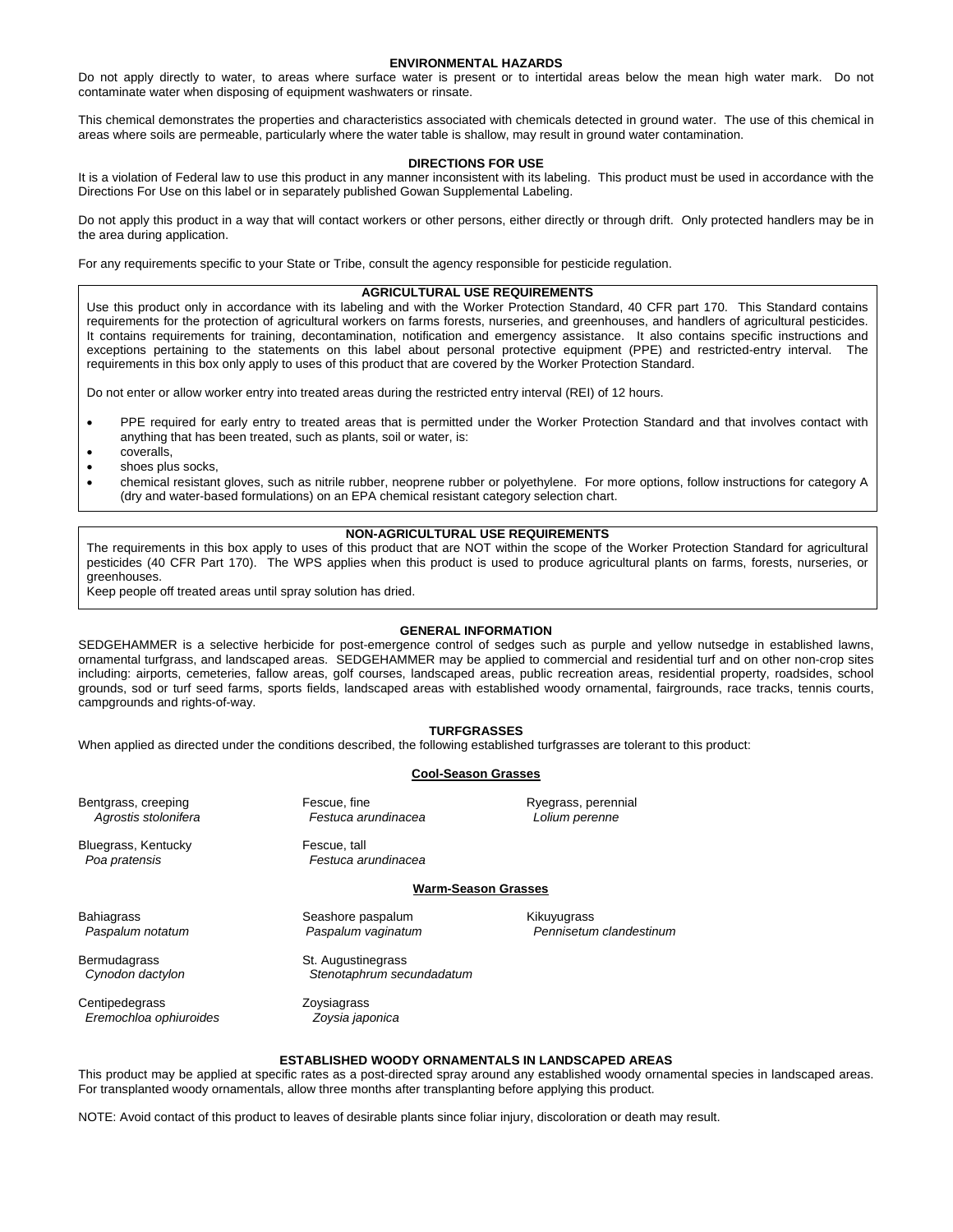#### **FALLOW TREATMENTS**

This product may be used on fallow areas prior to the establishment of turfgrass or woody ornamental plants. Allow 4 weeks between application and seeding or sodding of turfgrass, or transplanting woody ornamentals.

### **WEEDS CONTROLLED**

When applied post-emergence, this product will control the following weeds:

| Purple nutsedge  | Yellow nutsedge    |
|------------------|--------------------|
| Cyperus roiundus | Cyperus esculentus |

When applied postemergence, this product will suppress the following weed:

Kyllinga *spp.*

# **APPLICATION DIRECTIONS**

Rates and timing of Application

#### **Broadcast Applications:**

For post-emergence control of purple or yellow nutsedge found in established turfgrass, apply 2/3 to 1 1/3 ounces by weight of this product per acre (0.031 to 0.062 pound active ingredient per acre) after nutsedge has reached the 3 to 8 leaf stage of growth. Use the lower rate in light infestations and the higher rate in heavy infestations.

A second treatment may be required 6 to 10 weeks after the initial treatment. As a sequential treatment, when new purple or yellow nutsedge plants have reached the 3 to 8 leaf stage of growth, apply 2/3 to 1 1/3 ounces by weight of this product per acre (0.031 to 0.062 pound active ingredient per acre). Use the lower rate in light infestations and the higher rate in heavy infestations. No more than 4 applications can be made with the total use rate not exceeding (5 1/3 ounces by weight of this product (0.25 pounds active ingredient) per acre per use season.

Use 0.25-0.5 percent v/v of a nonionic surfactant (1-2 quarts per 100 gallons of spray solution) for broadcast applications. For high volume applications, DO NOT exceed 1 quart of surfactant per acre. Use only nonionic surfactants that contain at least 80 percent active material.

#### **Spot Treatments:**

Mix 0.9 gram of this product in one or two gallons of water to treat 1000 square feet. Add 2 teaspoons (1/3 fluid ounce) of nonionic surfactant per gallon of water.

**INSTRUCTIONS FOR WATER DISPERSIBLE GRANULE IN 1.3 OUNCE BOTTLE**: Mix 0.9 gram of this product (using the measuring scoop provided) in one or two gallons of water to treat 1000 square feet. Add 2 teaspoons (1/3 fluid ounce) of nonionic surfactant per gallon of water. Ensure the product is measured as a level scoop and not rounded.

**INSTRUCTIONS FOR WATER DISPERSIBLE GRANULE PREMEASURED IN WATER SOLUBLE BAG:** Add one (1) water soluble bag of this product per one or two gallons of water in a hand-held or backpack sprayer to treat 1000 square feet. Add 2 teaspoons (1/3 fluid ounce) of a nonionic surfactant per gallon of spray solution. Mix or shake thoroughly for at least two minutes to ensure that the water soluble bag and ingredients are completely dispersed. Occasionally shake the spray solution while spraying to ensure that it remains thoroughly mixed.

Spray the target weeds thoroughly and wet the entire leaf surface of the undesirable plants.

**DO NOT exceed the specified amount of surfactant due to the potential for turf injury at higher rates. Refer to the surfactant label and observe all precautions, mixing and application instructions.** 

### **TANK MIX WITH GLYPHOSATE HERBICIDE IN LANDSCAPED AND FALLOW AREAS AND TURF RENOVATION.**

This product may be tank mixed with Glyphosate herbicide for application as a directed spray in landscaped or fallow areas.

#### **APPLICATION EQUIPMENT AND INSTRUCTIONS**

Calibrate application equipment prior to application of this product. Application should be uniform and of sufficient volume to avoid streaking or skips. Avoid excessive overlap of the spray.

# **USE PRECAUTIONS**

For optimum results, do not mow turf for 2 days before or 2 days after application.

This product is effective if no rainfall occurs within 3 hours, but best result are obtained with no rainfall or irrigation for at least 4 hours.

This product may be used on seeded, sodded, or sprigged turfgrass that is well established. Allow the turf to develop a good root system and uniform stand before application.

Treated areas may be overseeded with annual or perennial ryegrass or bermudagrass, 2 weeks after application.

Color plants or herbaceous ornamentals may be injured when transplanted into landscaped areas treated with SEDGEHAMMER.

**Avoid application of SEDGEHAMMER when turfgrass or nutsedge is under stress since turf injury and poor nutsedge control may result.** 

Do not apply as an over-the-top spray to desirable flowers, ornamentals, vegetables, shrubs or trees.

Do not apply this product to golf course putting greens.

Do not apply this product through any type of irrigation system. Do not apply this product by air.

#### **FOR USE ON ROADSIDES, RIGHT OF WAY, TANK FARMS, LUMBERYARDS, FUEL STORAGE AREAS, FALLOW LAND, AND FENCE ROWS FOR HORSETAIL CONTROL**

This product may be applied at specified rates as a post-emergence spray on roadsides and other industrial sites. When applied postemergence, this product will suppress the following weeds: cocklebur, common sunflower, common ragweed, giant ragweed, pigweed, and velvetleaf. This product may be tank mixed with Glyphosate herbicide.

#### **Control of Horsetail (***Equisetum arvense)*

For post-emergence control of horsetail (*Equisetum arvense),* apply 2 2/3 ounces of this product per acre, or 1.8 grams of this product per 1000 square feet (0.125 pound active ingredient per acre) after horsetail has leafed out. This rate of product will control horsetail that is less than 6 inches tall and suppress horsetail that is greater than 6 inches tall.